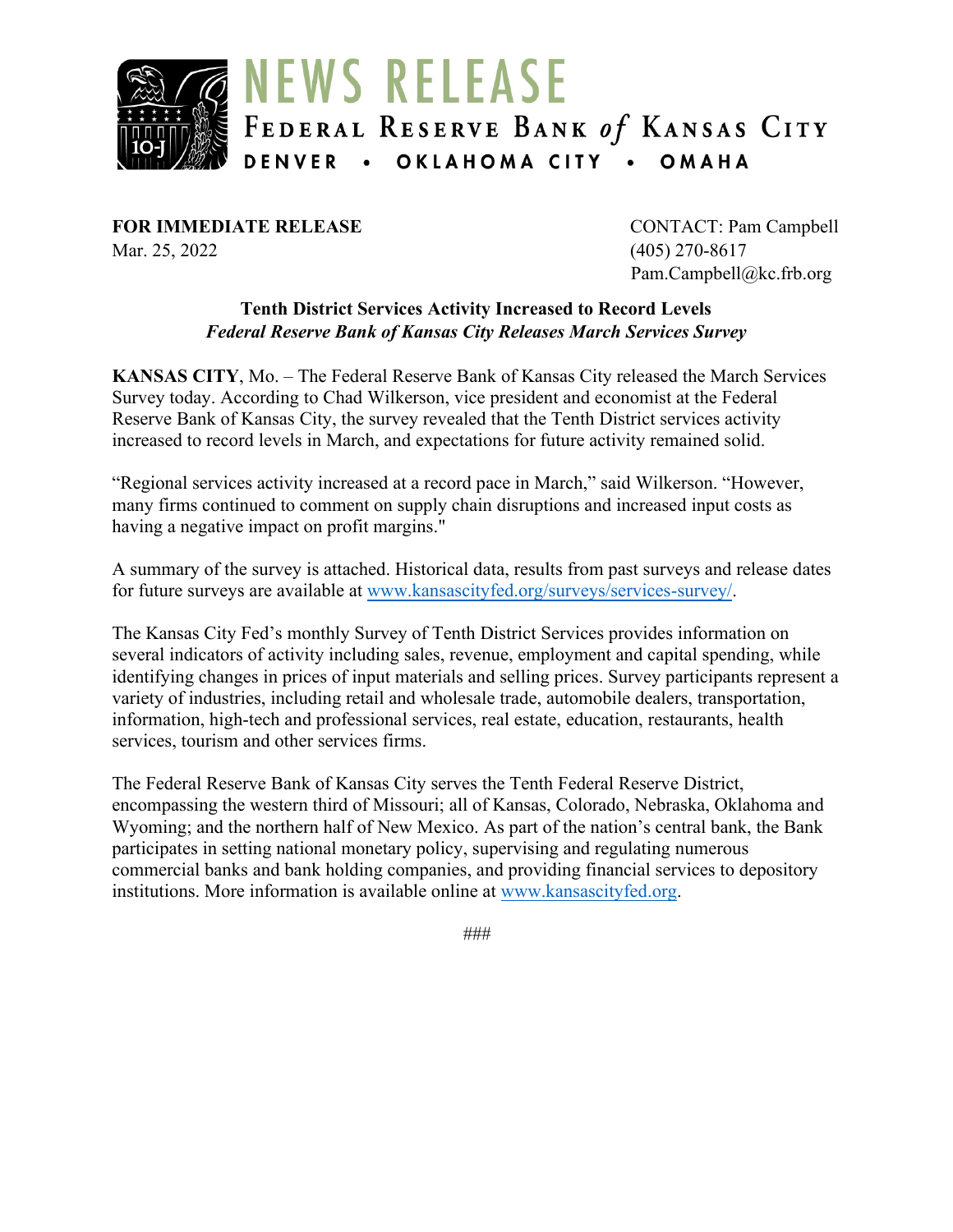# **TENTH DISTRICT SERVICES SUMMARY**

Tenth District services activity increased to record high levels and expectations for future activity remained solid (Chart 1 & Table 1). Compared to the previous month, indexes for input prices increased slightly, while selling prices took a modest dip in March. Most firms continued to expect input and selling prices to rise over the next six months.

## **Business Activity Increased to Record Levels**

The month-over-month services composite index was 30 in March, higher than 12 in February and 15 in January (Tables 1 & 2). The composite index is a weighted average of the revenue/sales, employment, and inventory indexes. The increase in revenue and sales was driven by more wholesale trade, retail trade, and restaurant activity. However, auto activity declined. Month-over-month indexes remained positive in March, indicating expansion. In particular, the indexes for employment and inventories remained solid, but indexes for wages and benefits access to credit, and capital expenditures saw a slight decline. The year-over-year composite index eased modestly from 32 to 27, but the capital expenditure index remained unchanged from year-ago levels. Expectations for services activity remained positive in March. The future composite index was mostly unchanged at 40, but future indexes for revenue and sales, access to credit, and capital spending posted slight declines. However, the future employment and wages and benefits indexes increased in March.

# **Special Questions**

This month contacts were asked special questions on profit margins, changing prices, and the impact of the Russia/Ukraine conflict on their business. In March, 40% of firms reported raising prices much more often compared to last year, and 32% increased prices somewhat more often (Chart 2). However, 38% of firms reported a slight decrease and 14% reported a significant decrease in profit margins since the beginning of the year (Chart 3). Firms reported that the majority of impacts from the Russia/Ukraine conflict centered around supply chain disruptions and higher input costs.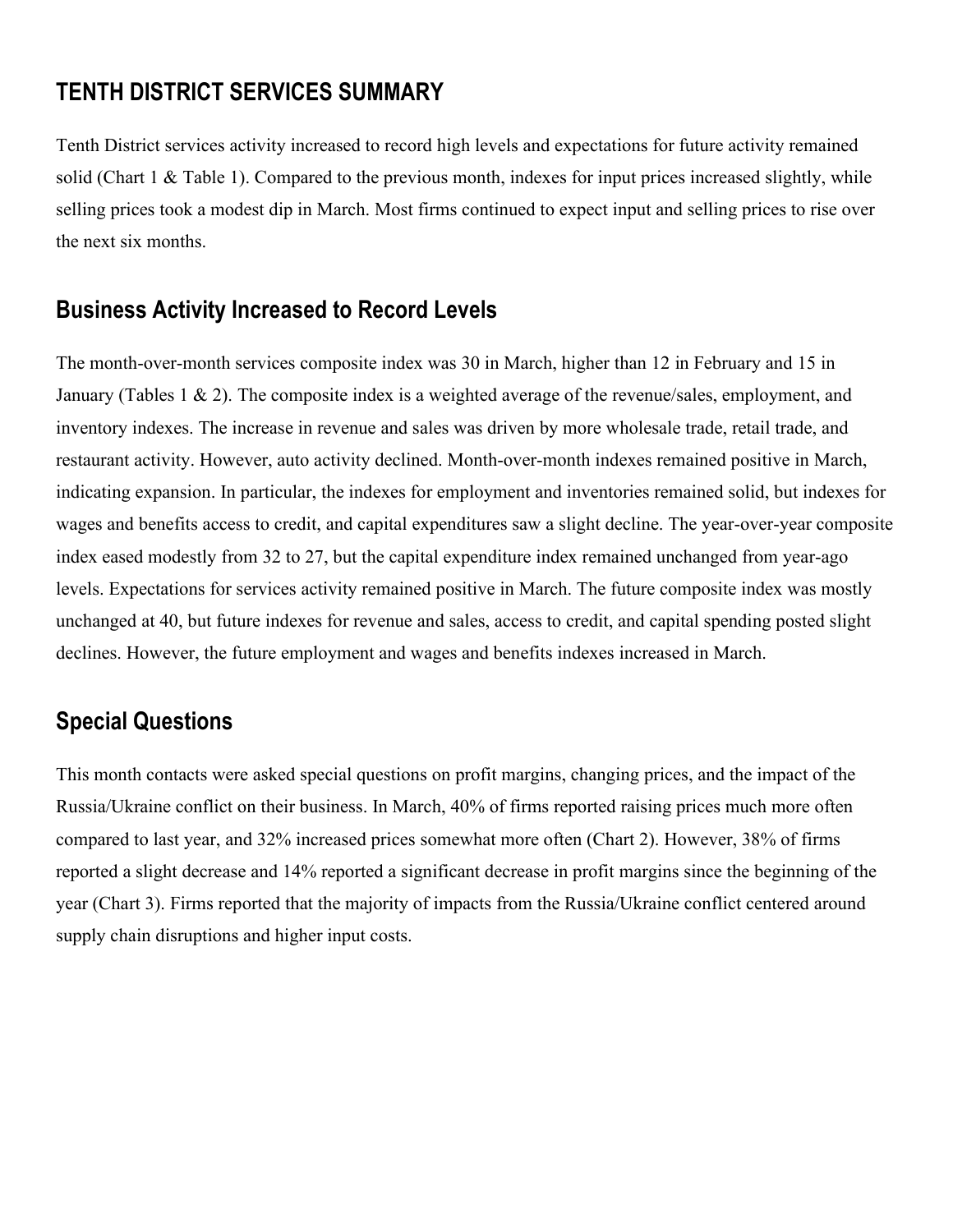## Selected Services Comments

"We sell used vehicles. Almost 100% of our inventory is purchased and already in the US. Our increased cost of labor, energy costs, fuel costs and shipping are having an adverse effect in the used vehicle market."

"Cannot raise prices in restaurants fast enough for price increases without negatively impacting customer counts. Absorbing some of the costs to minimize lost customer visits."

"The cost of inventory and shipping is up 25 to 40 % along with wage increases. There is a limit on what a consumer will pay for our product, especially when you add in cost of energy and fuel prices. So naturally, with these increases our profit is lower."

"The combo of higher interest rates and increased construction costs are killing us."

"Fuel costs have hit our warehouse and delivery lines hard."

"Freight costs and input costs are rising faster than our price increases to retailers."

"The Russia/Ukraine conflict is just exacerbating the already disrupted supply chain and cost of the last two years of COVID panic. We are seeing multiple fuel price adjustments which is built into the food chain supply line as a general rule. The transportation cost appears to be the biggest effect of the conflict on our business at the current state of fighting..."

"To stay competitive, we are not able to raise our prices enough to cover expected margins."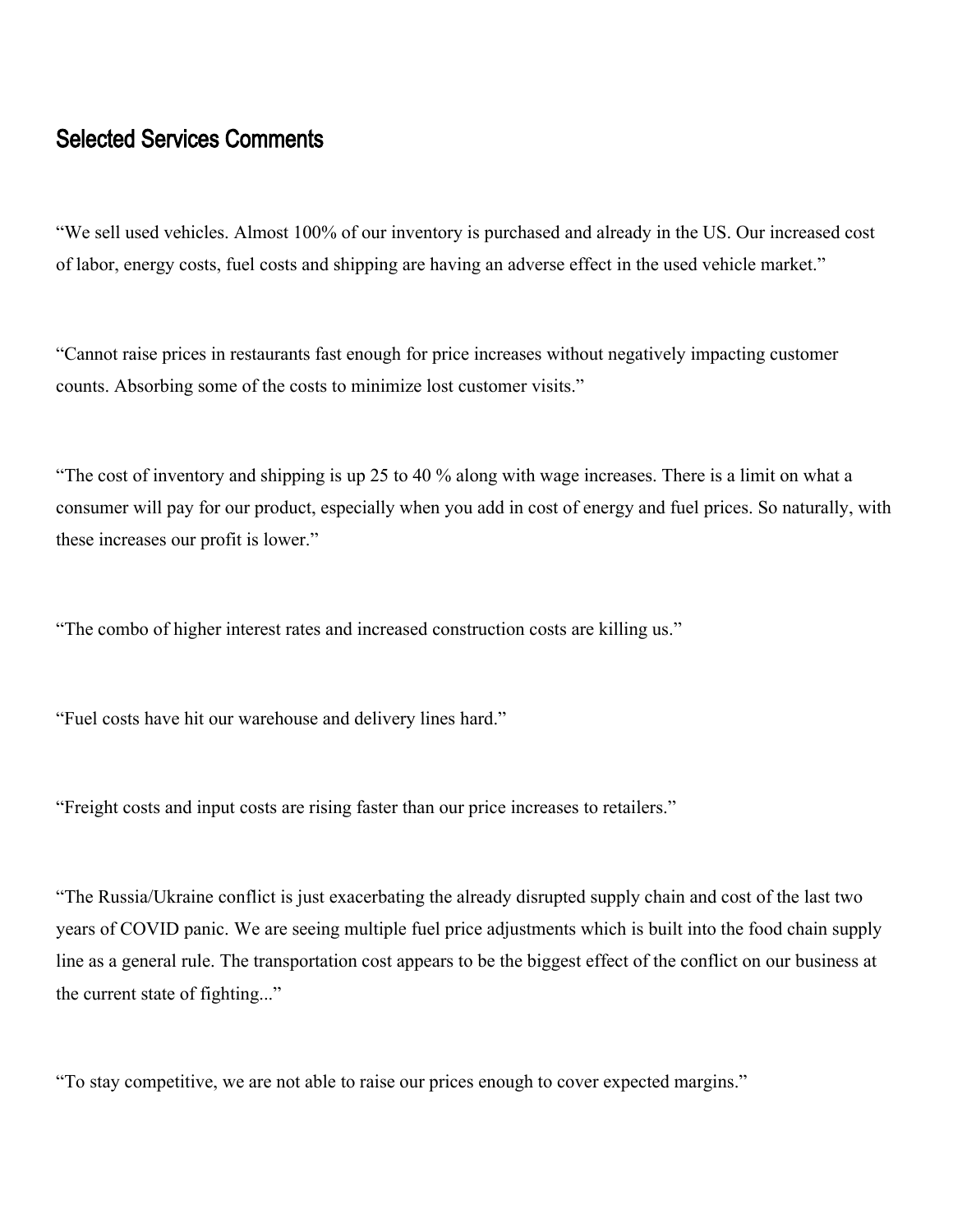## **Table 1. Summary of Tenth District Services Conditions, March 2022**

|                                    |          |    | March vs. February<br>(percent)* |                    | March vs. Year Ago<br>(percent)* |          |    |                 | <b>Expected in Six Months</b><br>(percent)* |          |    |                 |        |           |
|------------------------------------|----------|----|----------------------------------|--------------------|----------------------------------|----------|----|-----------------|---------------------------------------------|----------|----|-----------------|--------|-----------|
|                                    |          | No |                                  | Diff               | <b>SA</b>                        |          | No |                 | Diff                                        |          | No |                 | Diff   | <b>SA</b> |
| <b>Plant Level Indicators</b>      | Increase |    | Change Decrease                  | Index <sup>^</sup> | Index*^                          | Increase |    | Change Decrease | Index <sup>^</sup>                          | Increase |    | Change Decrease | Index^ | Index*/   |
| Composite Index                    |          |    |                                  | 25                 | 30                               |          |    |                 | 27                                          |          |    |                 | 42     | 40        |
| <b>General Revenue/Sales</b>       | 43       | 41 | 16                               | 28                 | 37                               | 59       | 12 | 29              | 29                                          | 62       | 25 | 13              | 49     | 49        |
| Number of Employees                | 35       | 54 | 12                               | 23                 | 26                               | 47       | 31 | 22              | 25                                          | 54       | 37 | 9               | 46     | 44        |
| <b>Employee Hours Worked</b>       | 32       | 64 | 4                                | 28                 | 33                               | 40       | 50 | 10              | 29                                          | 37       | 51 | 12              | 25     | 26        |
| Part-Time/Temporary Employment     | 15       | 82 | 3                                | 12                 | 13                               | 21       | 72 |                 | 13                                          | 13       | 78 | 9               | 4      | 6         |
| Wages and Benefits                 | 49       | 48 | 3                                | 46                 | 56                               | 82       | 12 | 6               | 76                                          | 66       | 28 | 6               | 60     | 70        |
| <b>Inventory Levels</b>            | 34       | 54 | 12                               | 22                 | 19                               | 43       | 39 | 18              | 25                                          | 31       | 54 | 15              | 16     | 12        |
| Credit Conditions/Access to Credit | 3        | 91 | 6                                | $-3$               | $-2$                             | 7        | 87 | 6               |                                             | 3        | 90 | 7               | $-4$   | $-2$      |
| <b>Capital Expenditures</b>        | 29       | 64 | 7                                | 22                 | 28                               | 44       | 43 | 13              | 31                                          | 29       | 57 | 13              | 16     | 22        |
| <b>Input Prices</b>                | 74       | 25 |                                  | 72                 | 79                               | 82       | 16 |                 | 81                                          | 70       | 25 | 4               | 66     | 70        |
| <b>Selling Prices</b>              | 52       | 46 |                                  | 51                 | 58                               | 75       | 21 | 4               | 71                                          | 62       | 29 | 9               | 53     | 63        |

\*Percentage may not add to 100 due to rounding.

^Diffusion Index. The diffusion index is calculated as the percentage of total respondents reporting increases minus the percentage reporting declines. \*^Seasonally Adjusted Diffusion Index. The month vs. month and expected-in-six-months diffusion indexes are seasonally adjusted using Census X-13.

Note: The March survey was open for a five-day period from March 16-21, 2022 and included 69 responses from firms in Colorado, Kansas, Nebraska, Oklahoma, Wyoming, northern New Mexico, and western Missouri.

### **Chart 1. Services Composite Indexes**

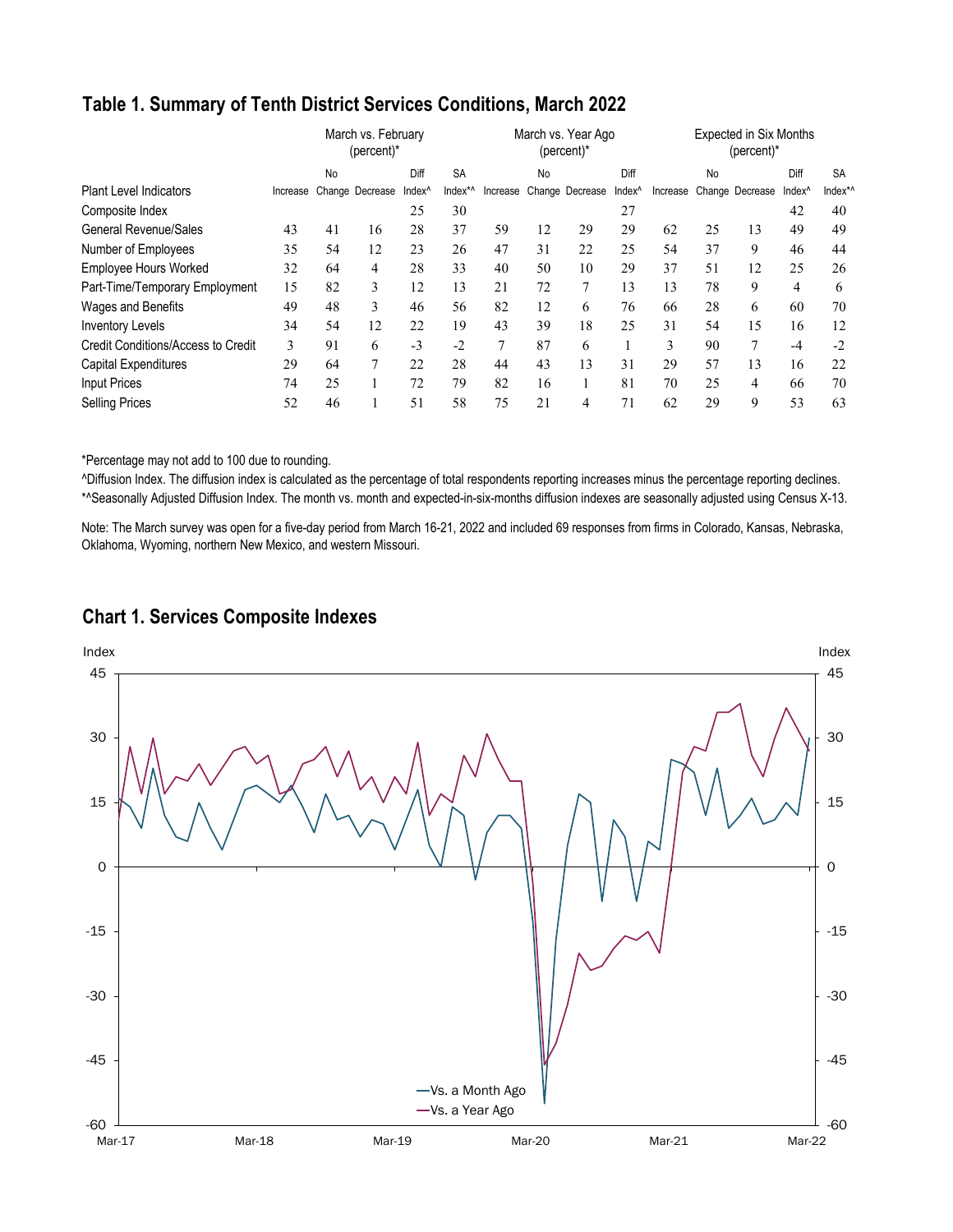

### **Chart 2. Special Question: How much more or less frequently is your firm changing prices compared to last year?**

**Chart 3. Special Question: Given current price pressures, how have profit margins changed for your firm since the beginning of the year?**